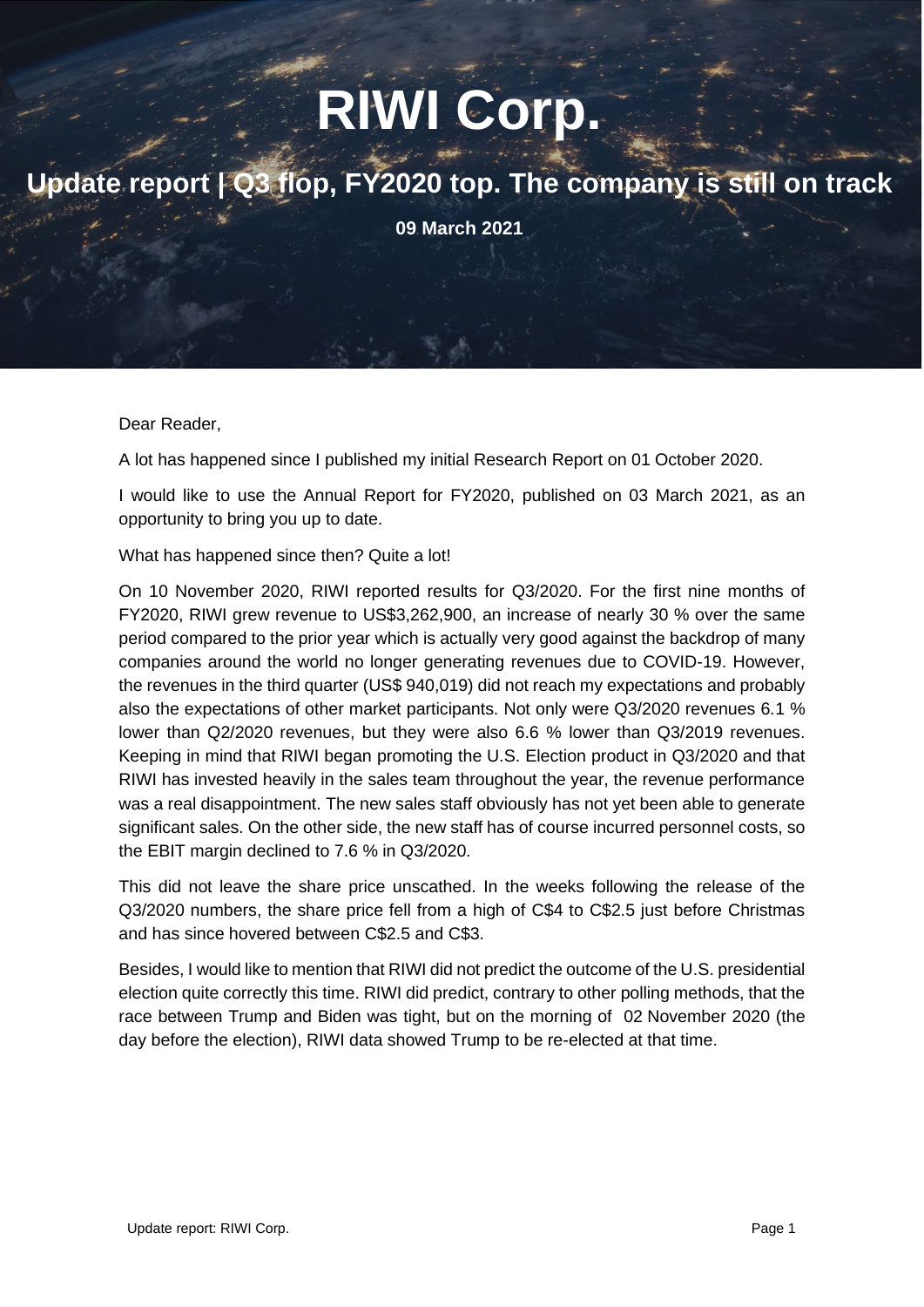

#### riwi U.S Election Weekly Insights & Predictions Brief - November 2 2020, 10 A.M. EST RIWI forecasters expect President Trump to be re-elected with at least 259 Electoral votes and a 93% probability of gaining at least the additional 11 votes required for a White House victory; Republican Senators expected to win 3 of 8 key Senate races, Democrats to take 3, and 2 are tied Electoral College: As of 8 a.m. EST on November 2, President Trump is leading. RIWI data shows President Trump has 259 electoral votes vs. former Vice President Biden's 208 (Map 1). The candidates are statistically tied on 71 electoral votes. The results shown are limited to those responders who say they are / were likely to vote, or to those who say that it is / was worth their time to vote (the precise respondent subsets are identified in relevant parts of this brief). These results reflect the views of randomly engaged RIWI forecasters from the full September 8 - November 2 period. Map 1: Regardless of whom you support, who do you think will win your state in the 2020 Presidential **Election?** Electoral College votes, profiling 'Likely voter' data only, 95% Confidence Interval

#### That was like a slap in the face. Boom!

1



<sup>1</sup> You can find all RIWI U.S. Election Weeky Insights & Predictions Brief Reports here: [RIWI Predicted](https://riwi.com/research/riwi-2020-us-election/)  [the Tight Race Seen in Today's Results -](https://riwi.com/research/riwi-2020-us-election/) RIWI

<sup>2</sup> [RIWI Corp. \(RIWI\) | Stock Price | TMX Money](https://money.tmx.com/en/quote/RIWI)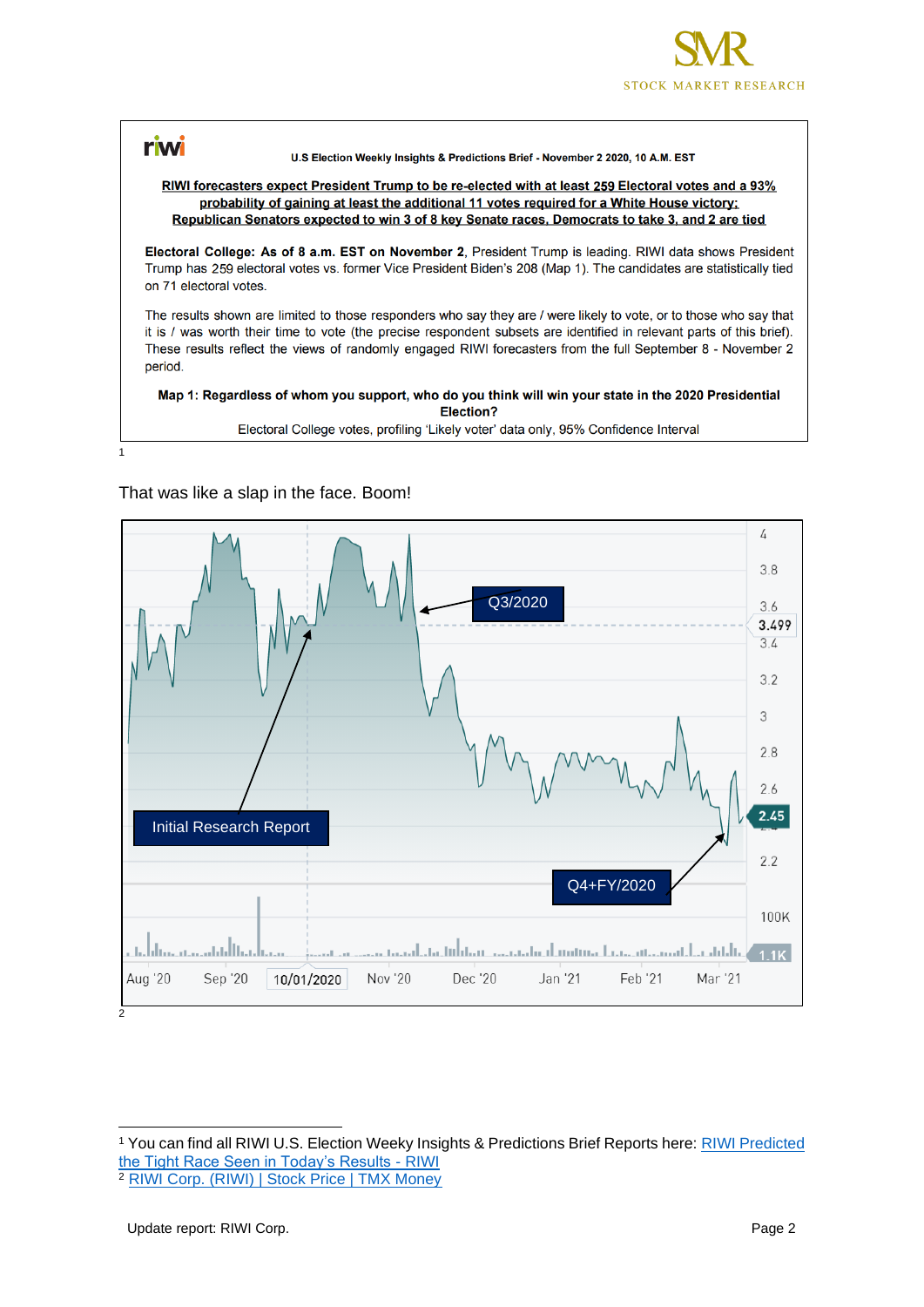

In the stock market, it is important to remain calm. I did see the investment case as being knocked on the head. I wanted to wait and learn because I see RIWI as a long-term investment, and it was clear from the beginning that RIWI would not have linear growth because of its business model. Not every quarter is automatically better than the previous quarter because the previous quarter may be inflated by a large contract recurred as revenue.

On 17 November 2020 RIWI announced that a major U.S. bank has awarded an initial contract order to RIWI for a significant amount under its new three-year long-term agreement.<sup>3</sup> Only one day later RIWI was named as one of Canada's Companies-to-Watch in Deloitte's Technology Fast 50™ Awards. 4

Fortunately, the FY2020 numbers released on 03 March 2021 make me feel positive.

The company generated revenue of US\$ 4.6 million in 2020, up 47 % from 2019, and EBT increased to US\$ 927,115, representing an EBT margin of 20.2 % (23.3 % in 2019). The slight decrease in the margin is due to growth investments. The bottom line decreased because RIWI posted a tax recovery of US\$ 184,000 (deferred taxes) in 2019, but incurred a tax expense of US\$ 270,581 in 2020, as all tax loss carryforwards have now been used up. The tax rate in 2020 thus came in at approximately 29 %. Revenues in Q4/2020 were US\$ 1,317,838, which is only marginally less than the best quarter in the company's history (Q1/2020 with US\$ 1,322,216 in revenues).

In my opinion, RIWI is **back on track.** The MD&A contains a few exciting sections that I would like to share:

- "In February 2021, to lead our growing financial services practice, the Company hired a sales professional with over 15 years of institutional sales and business development experience increasing recurring revenues for institutional clients while working for Morgan Stanley, Zacks Investment Research, and MSCI Inc."
- "…we increased our commitment to demand-generation, outbound marketing and account-based marketing and sales in order to increase our sales pipeline…"
- "In January 2021, the Company engaged a consultant to work with our technical team to refine our offerings for traders and financial institutions."
- "Beginning in 2020, we struck partnerships to evaluate, promote, sell or market RIWI data feeds. RIWI's data marketplace partners include: Amazon Web Services, Battlefin, Benzinga, Bloomberg, Datarade, data.world, EagleAlpha, Esri, Knoema, Neudata, and ThinkData Works."
- "In 2020, RIWI earned strong market awareness in major finance media and RIWI earned new, expert validation."

<sup>3</sup> [RIWI-NR-20-16-Nov-17-2020-A-Major-U.S.-Bank-awards-a-Significant-New-Contract-Order-to-](https://riwi.com/wp-content/uploads/2020/12/RIWI-NR-20-16-Nov-17-2020-A-Major-U.S.-Bank-awards-a-Significant-New-Contract-Order-to-RIWI.pdf)[RIWI.pdf](https://riwi.com/wp-content/uploads/2020/12/RIWI-NR-20-16-Nov-17-2020-A-Major-U.S.-Bank-awards-a-Significant-New-Contract-Order-to-RIWI.pdf)

<sup>4</sup> [RIWI-NR-20-17-Nov-18-2020-RIWI-Named-as-one-of-Canadas-Companies-to-Watch-in-Deloittes-](https://riwi.com/wp-content/uploads/2020/11/RIWI-NR-20-17-Nov-18-2020-RIWI-Named-as-one-of-Canadas-Companies-to-Watch-in-Deloittes-Technology-Fast-50%E2%84%A2-Awards.pdf)[Technology-Fast-50™-Awards.pdf](https://riwi.com/wp-content/uploads/2020/11/RIWI-NR-20-17-Nov-18-2020-RIWI-Named-as-one-of-Canadas-Companies-to-Watch-in-Deloittes-Technology-Fast-50%E2%84%A2-Awards.pdf)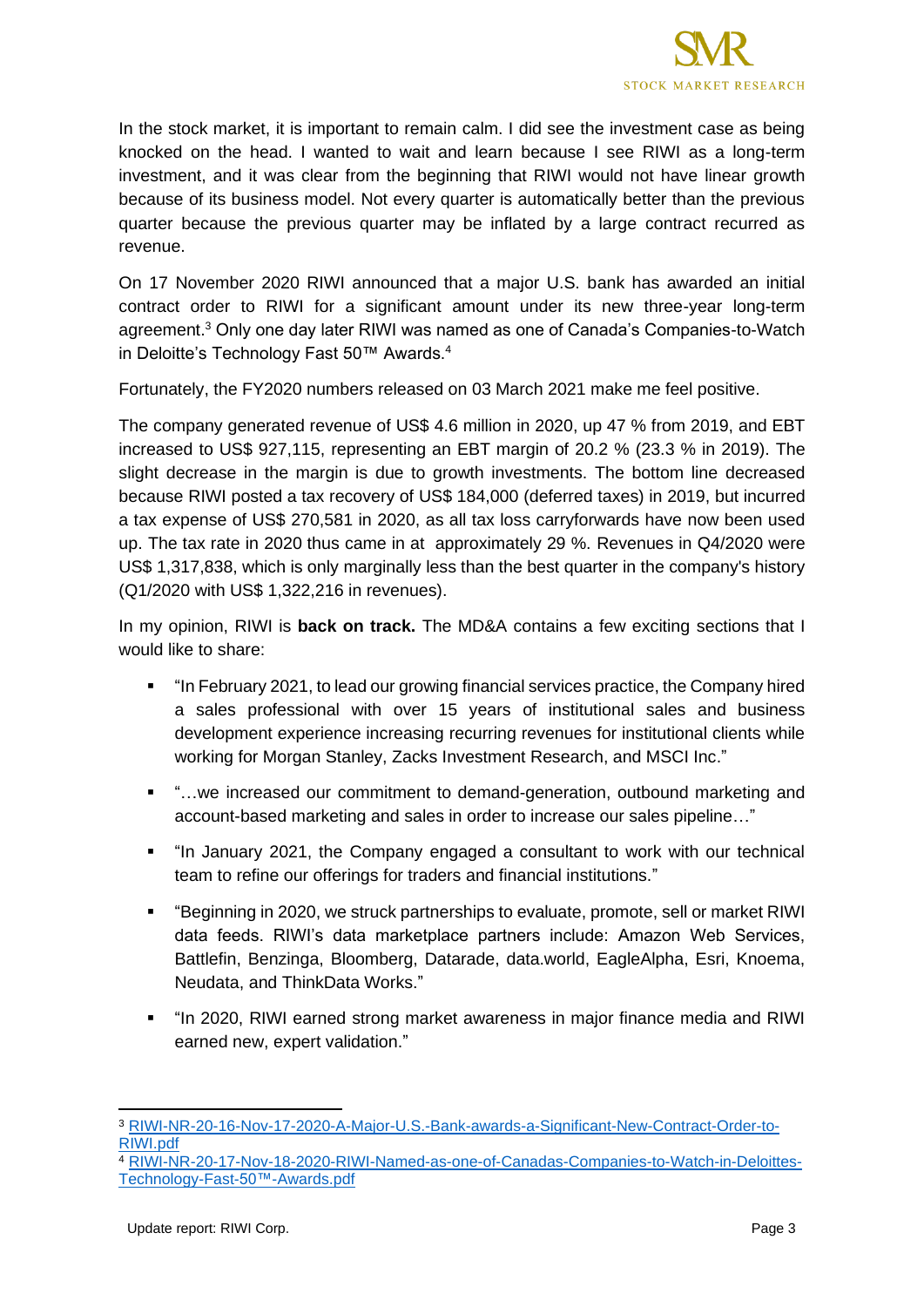

- "Our future revenue growth through data partnerships also benefits from our increasingly agile technology, which now enables the easy ingestion of RIWI datasets with the technical requirements of major data marketplace partners, and from our expanded salesforce that now works closely with data marketplace partners to define sales packages for our partners' client base."
- "Based on management's strategy, our milestones to create sustained growth and value include:
	- o Expanding the diversity of our client base to ensure resilience and further growth. This is the goal of our investment in sales and marketing personnel during 2020 and early 2021.
	- o Increasing our number of channel partners and resellers."
- "As we continue this process of development in response to client needs, RIWI is also growing its scalability to take on many more projects, and, in the process, we are increasing data integration opportunities with new partners and resellers. For example, a wide range of consulting firms and "platform" companies – i.e., data aggregators and data access firms for finance, pharmaceutical or other data-focused industries – can now easily ingest RIWI's raw data to fit the diverse parameters of their data delivery systems."

| <b>RIWI CORP.</b>                              |                   |             |                 |  |  |  |
|------------------------------------------------|-------------------|-------------|-----------------|--|--|--|
| Statements of Income and Comprehensive Income  |                   |             |                 |  |  |  |
| For the years ended December 31, 2020 and 2019 |                   |             |                 |  |  |  |
| (Expressed in U.S. Dollars)                    |                   |             |                 |  |  |  |
|                                                |                   |             |                 |  |  |  |
|                                                | <b>Year Ended</b> |             |                 |  |  |  |
|                                                |                   | December 31 |                 |  |  |  |
|                                                |                   | 2020        | 2019            |  |  |  |
|                                                |                   |             | (Note 11)       |  |  |  |
| Revenues (Note 10)                             | \$                | 4,580,738   | \$<br>3,110,878 |  |  |  |
|                                                |                   |             |                 |  |  |  |
| <b>Expenses</b>                                |                   |             |                 |  |  |  |
| General and administrative (Note 11)           |                   | 1,400,775   | 1,455,138       |  |  |  |
| Sales and marketing (Note 11)                  |                   | 1,287,263   | 506,454         |  |  |  |
| Technology costs (Note 11)                     |                   | 978,365     | 456,102         |  |  |  |
| <b>Total expenses</b>                          |                   | 3,666,403   | 2,417,695       |  |  |  |
| Income before interest and taxes               |                   | 914,335     | 693,183         |  |  |  |
|                                                |                   |             |                 |  |  |  |
| Net interest income                            |                   | 12,780      | 32,633          |  |  |  |
| Income before taxes                            |                   | 927,115     | 725,816         |  |  |  |
|                                                |                   |             |                 |  |  |  |
| Income tax expense/(recovery) (Note 12)        |                   | 270,581     | (184,000)       |  |  |  |
| Net Income and comprehensive Income            | \$                | 656,534     | \$<br>909,816   |  |  |  |
|                                                |                   |             |                 |  |  |  |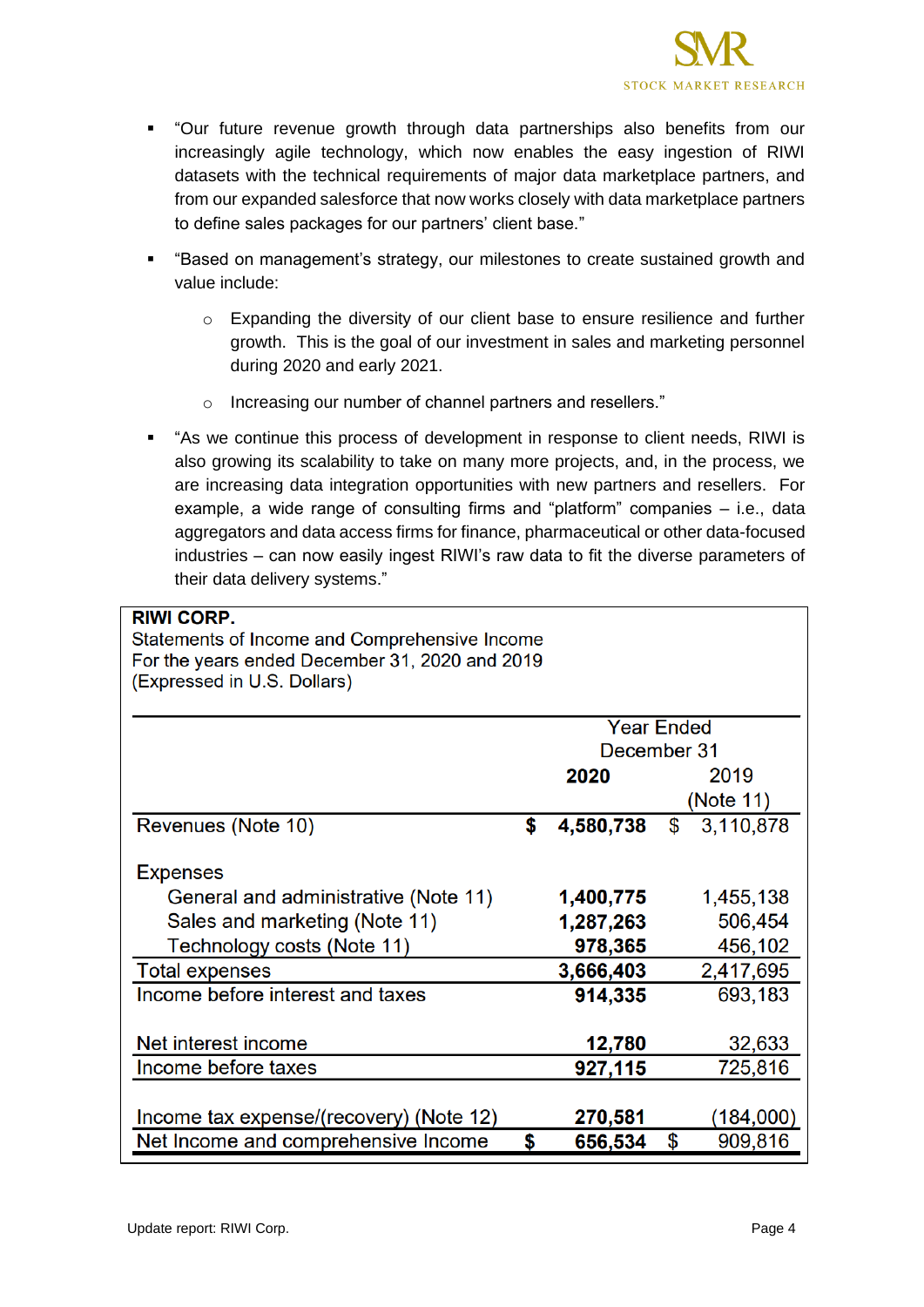

Another learning for me from the FY2020 numbers was that margin is (not yet) scalable to the extent I expected. In this respect, one should take a look at the margin development in the future.

The second point I would keep an eye on in the future is the geographic distribution of revenue. As the following excerpt from the financial statements shows, the revenue growth came from Canada alone. Revenue in the U.S. was actually slightly lower than in 2019. I would expect the U.S. to have the most growth potential long-term.

|                                 | December 31, 2020 | December 31, 2019 |           |  |
|---------------------------------|-------------------|-------------------|-----------|--|
| <b>United States of America</b> | \$<br>1,716,746   | \$                | 1,814,469 |  |
| Canada                          | 2,416,877         |                   | 794,139   |  |
| <b>Europe</b>                   | 443,365           |                   | 339,270   |  |
| Other                           | 3,750             |                   | 163,000   |  |
|                                 | 4,580,738         |                   | 3,110,878 |  |

I incorporated the 2020 figures into the valuation model and rolled the model forward by one year. I asked myself which scenario the current stock price is pricing in.

The result (see pages 6+7) shows that the market expects growth of 20 % p.a. with an EBIT margin of 20-22 %. The margin only has to remain constant compared to 2019 and 2020 and the growth has to be below average compared to the last years to justify the current value. It's not unlikely that the valuation still has some room for improvement.

In my view, there are three alternative paths of action:

- 1. You do nothing and wait
- 2. You sell the shares and put the money into another company
- 3. Put the share price and fundamentals today in relation to where they were when I published the Research Report on 1 October 2020, and you may conclude that the risk-reward ratio is even better today than it was about five months ago. I have once taken advantage of the current somehow depressed share prices to buy a few more shares, but ultimately you have to make the decision yourself. After all, investing should not be about being right, but about making the right decisions. You can only see whether the decision was right in retrospect.

If something is exciting to report again, I will get back to you with another update. Stay tuned!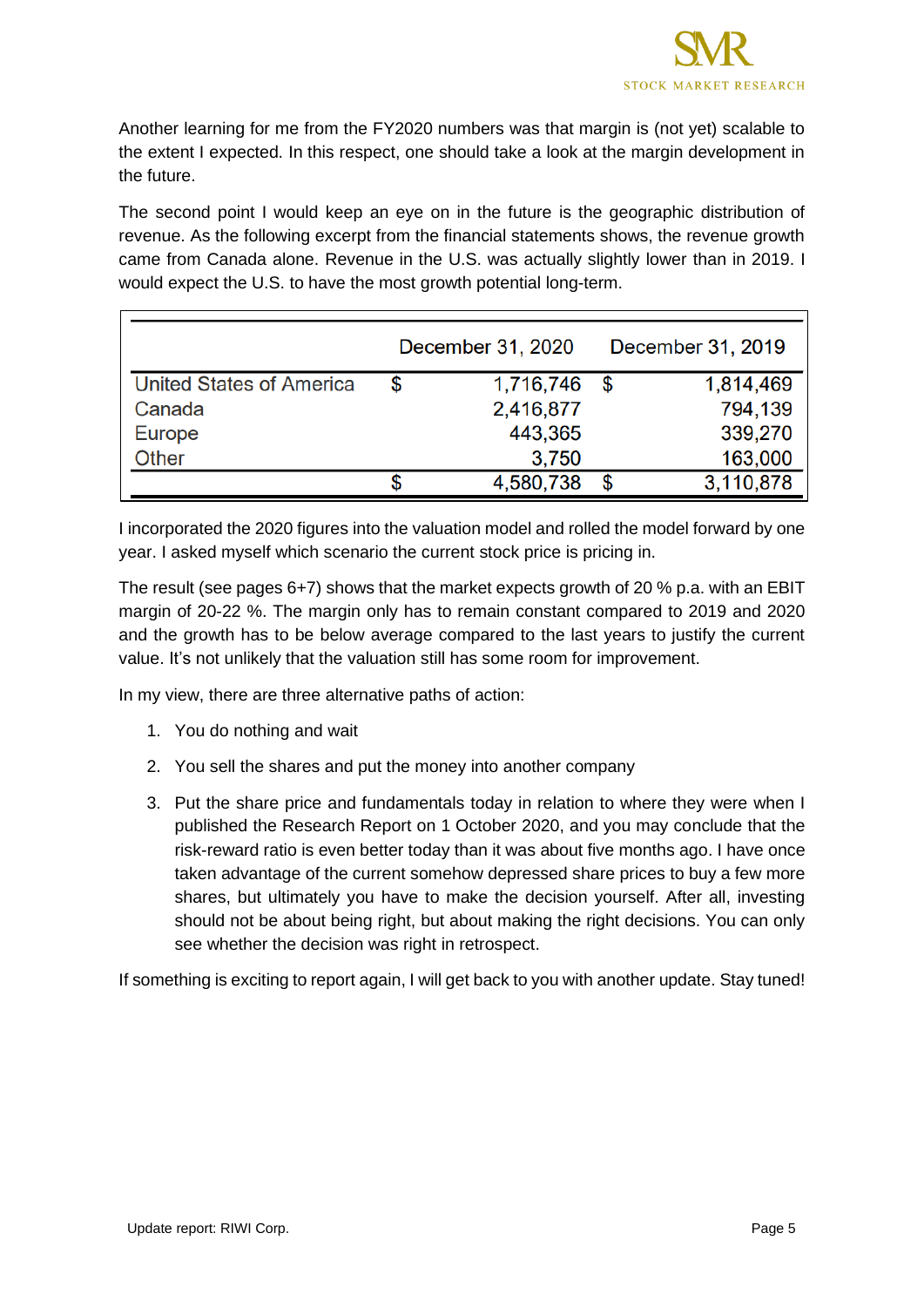

#### P&L planning:

|                                     |              |              |            |              |            |              |              |              |              |              |              | <b>TV</b>    |
|-------------------------------------|--------------|--------------|------------|--------------|------------|--------------|--------------|--------------|--------------|--------------|--------------|--------------|
|                                     | 2017         | 2018         | 2019       | 2020         | 2021       | 2022         | 2023         | 2024         | 2025         | 2026         | 2027         | 2028         |
| Revenues                            | 1.346.057    | 2.667.677    | 3.110.878  | 4.580.738    | 5.725.923  | 7.157.403    | 8.946.754    | 11.183.442   | 13.979.303   | 17.474.129   | 21.842.661   | 22.279.514   |
| <b>% YOY</b>                        |              | 98,2 %       | 16.6%      | 47.2 %       | 25,00 %    | 25,00 %      | 25,00 %      | 25,00 %      | 25,00 %      | 25,00 %      | 25,00 %      | 2,00%        |
| % QoQ                               |              |              |            |              |            |              |              |              |              |              |              |              |
| General and administrative expenses | $-1.364.051$ | $-1.830.850$ | -2.063.667 | $-2.376.792$ | -2.576.665 | $-3.077.683$ | $-3.668.169$ | -4.473.377   | $-5.591.721$ | $-6.989.651$ | -8.737.064   | $-8.911.806$ |
| in % of revenue                     | $-101.3%$    | $-68.6%$     | $-66.3%$   | $-51,9%$     | $-45,00%$  | $-43,00%$    | $-41,00%$    | $-40,00%$    | $-40,00%$    | $-40,00%$    | $-40,00%$    | $-40,00%$    |
| Sales and marketing expenses        | $-124.709$   | $-111.604$   | $-98.316$  | $-514.942$   | $-858.888$ | $-1.216.759$ | $-1.610.416$ | $-2.124.854$ | -2.656.068   | $-3.320.084$ | -4.150.106   | $-4.455.903$ |
| in % of revenue                     | $-9.3%$      | $-4.2%$      | $-3.2%$    | $-11,2%$     | $-15,00%$  | $-17,00%$    | $-18,00%$    | $-19,00%$    | $-19,00%$    | $-19,00%$    | $-19,00%$    | $-20,00%$    |
| Technology costs                    | $-605.974$   | $-332.348$   | $-255.711$ | $-774.669$   | -1.030.666 | $-1.359.907$ | -1.789.351   | $-2.236.688$ | $-2.795.861$ | -3.494.826   | -4.368.532   | $-4.455.903$ |
| in % of revenue                     | $-45.0%$     | $-12.5%$     | $-8.2%$    | $-16.9%$     | $-18,00%$  | $-19,00%$    | $-20,00%$    | $-20,00%$    | $-20,00%$    | $-20,00%$    | $-20,00%$    | $-20,00%$    |
| <b>EBIT</b>                         | -748.677     | 392.875      | 693.184    | 914.335      | .259.703   | 1.503.055    | 1.878.818    | 2.348.523    | 2.935.654    | 3.669.567    | 4.586.959    | 4.455.903    |
| <b>EBIT</b> margin                  | $-55.6%$     | 14.7%        | 22,3%      | 20.0 %       | 22,0%      | 21.0%        | 21,0%        | 21,0%        | 21,0%        | 21,0%        | 21,0%        | 20,0 %       |
| Net interest income                 | 2.405        | 23.661       | 32.633     | 12.780       | 0          | 0            | 0            | 0            | 0            | 0            | $\Omega$     |              |
| <b>EBT</b>                          | $-746.272$   | 416.536      | 725.817    | 927.115      | 1.259.703  | 1.503.055    | 1.878.818    | 2.348.523    | 2.935.654    | 3.669.567    | 4.586.959    | 4.455.903    |
| <b>EBT</b> margin                   | $-55.4%$     | 15.6 %       | 23.3 %     | 20,2 %       | 22,0%      | 21.0%        | 21.0%        | 21.0%        | 21.0%        | 21.0%        | 21.0%        | 20.0%        |
| Tax (recovery in 2019)              |              | $\Omega$     | 184.000    | $-270.581$   | $-340.120$ | $-405.825$   | $-507.281$   | $-634.101$   | -792.626     | -990.783     | $-1.238.479$ | $-1.203.094$ |
| <b>Tax quote</b>                    | 0,0%         | 0,0%         | 25,4 %     | $-29,2%$     | $-27,00%$  | $-27,00%$    | $-27,00%$    | $-27,00%$    | $-27,00%$    | $-27,00%$    | $-27,00%$    | $-27,00%$    |
| Net income                          | -746.272     | 416.536      | 909.817    | 656.534      | 919.583    | 1.097.230    | 1.371.537    | 1.714.422    | 2.143.027    | 2.678.784    | 3.348.480    | 3.252.809    |
| <b>EAT</b> margin                   | $-55.4%$     | 15,6 %       | 29,2 %     | 14.3%        | 16.1%      | 15,3%        | 15,3%        | 15,3%        | 15,3%        | 15,3%        | 15,3%        | 14,6 %       |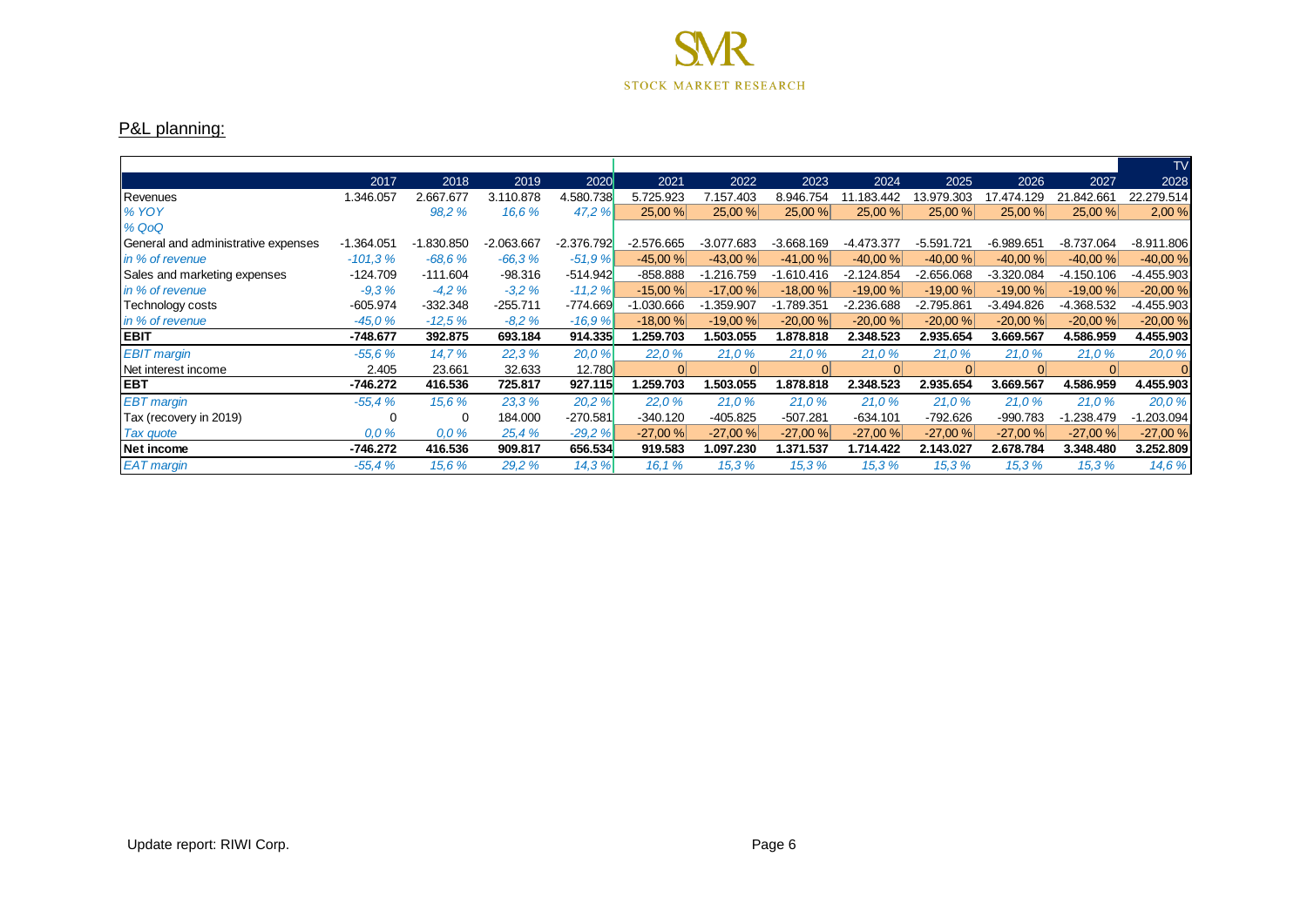

#### Cash flow planning:

|                                                                |                                            |                               |                       |            |            |            |            |            |            |            |              | TV           |
|----------------------------------------------------------------|--------------------------------------------|-------------------------------|-----------------------|------------|------------|------------|------------|------------|------------|------------|--------------|--------------|
|                                                                | 2017                                       | 2018                          | 2019                  | 2020       | 2021       | 2022       | 2023       | 2024       | 2025       | 2026       | 2027         | 2028         |
| Net income                                                     | $-746.272$                                 | 416.536                       | 909.817               | 656.534    | 919.583    | 1.097.230  | 1.371.537  | 1.714.422  | 2.143.027  | 2.678.784  | 3.348.480    | 3.252.809    |
| Less: non-operating net interest income                        | $-2.405$                                   | $-23.661$                     | $-32.633$             | $-12.780$  | 0          | 0          | 0          | 0          | 0          | 0          | 0            | $\Omega$     |
| Deferred tax assets / Tax                                      | $\mathbf 0$                                | $\Omega$                      | $-184.000$            | 175.716    | 340.120    | 405.825    | 507.281    | 634.101    | 792.626    | 990.783    | 1.238.479    | 1.203.094    |
| Іевіт                                                          | $-748.677$                                 | 392.875                       | 693.184               | 819.470    | 1.259.703  | 1.503.055  | 1.878.818  | 2.348.523  | 2.935.654  | 3.669.567  | 4.586.959    | 4.455.903    |
| Amortization of P&E, right-of-use assets and intangible assets | 5.015                                      | 22.575                        | 61.078                | 60.115     | 62.357     | 60.981     | 29.338     | 9.718      | 9.718      | 9.718      | 6.014        | 1.637        |
| <b>EBITDA</b>                                                  | $-743.662$                                 | 415.450                       | 754.262               | 879.585    | 1.322.060  | 1.564.036  | 1.908.157  | 2.358.241  | 2.945.371  | 3.679.285  | 4.592.972    | 4.457.539    |
| Lease obligations                                              | $\mathbf 0$                                | 11.800                        | $\mathbf 0$           |            | 0          | 0          | 0          | 0          | 0          | 0          | 0            | $\Omega$     |
| Share-based payment expense                                    | 323.913                                    | 416.269                       | 545.117               | 92.496     | $\Omega$   | $\Omega$   | 0          | $\Omega$   | $\Omega$   | $\Omega$   | $\Omega$     | $\Omega$     |
| Tax paid                                                       | $\mathbf 0$                                | $\mathbf 0$                   | $\mathbf 0$           |            | $-340.120$ | $-405.825$ | $-507.281$ | $-634.101$ | $-792.626$ | $-990.783$ | $-1.238.479$ | $-1.203.094$ |
| <b>Gross cashflow</b>                                          | $-419.749$                                 | 843.519                       | 1.299.379             | 972.081    | 981.940    | 1.158.211  | 1.400.876  | 1.724.139  | 2.152.745  | 2.688.502  | 3.354.494    | 3.254.446    |
| Accounts receivable                                            | 90.486                                     | 33.899                        | $-4.051$              | $-537.396$ |            |            |            |            |            |            |              |              |
| Unbilled revenue                                               | $\mathbf{0}$                               | $-574.607$                    | $-181.776$            | 324.828    |            |            |            |            |            |            |              |              |
| Prepaid expenses and other assets                              | $-28.583$                                  | 29                            | $-1.211$              | $-30.588$  |            |            | $-303.866$ | $-379.832$ | $-474.790$ | $-593.488$ | $-741.859$   | $-74.186$    |
| Income taxes payable                                           | $\Omega$                                   | $\mathbf 0$                   | $\mathbf 0$           | 94.864     | $-273.820$ | $-243.093$ |            |            |            |            |              |              |
| Accounts payable and accured liabilities                       | 23.784                                     | 55.574                        | $-32.095$             | 147.117    |            |            |            |            |            |            |              |              |
| Deferred revenue                                               | 223.843                                    | $-64.581$                     | 66.774                | $-13.895$  |            |            |            |            |            |            |              |              |
| <b>Operating cashflow</b>                                      | $-110.219$                                 | 293.833                       | 1.147.020             | 957.011    | 708.120    | 915.119    | 1.097.010  | 1.344.307  | 1.677.955  | 2.095.014  | 2.612.634    | 3.180.260    |
|                                                                |                                            |                               |                       |            |            |            |            |            |            |            |              |              |
|                                                                |                                            |                               |                       |            |            |            |            |            |            |            |              |              |
| Term deposit redemption                                        | 11.957                                     | 7.971                         | 0                     |            | 0          | 0          | 0          | 0          | 0          | $\Omega$   | 0            |              |
| Net interest income                                            | 2.405                                      | 23.661                        | 32.633                | 21.449     | $\Omega$   | $\vert$ 0  | 0          | $\Omega$   | $\Omega$   | $\Omega$   | $\Omega$     | $\Omega$     |
| Additions of P&E, right-of-use assets and intangible assets    | $-81.806$                                  | $-40.142$                     | $-5.384$              | $-5.011$   | $-5.000$   | $-5.000$   | $-5.000$   | $-5.000$   | $-5.000$   | $-5.000$   | $-5.000$     | $-5.000$     |
| investing cashflow                                             | $-67.444$                                  | $-8.510$                      | 27.249                | 16.438     | $-5.000$   | $-5.000$   | $-5.000$   | $-5.000$   | $-5.000$   | $-5.000$   | $-5.000$     | $-5.000$     |
|                                                                |                                            |                               |                       |            |            |            |            |            |            |            |              |              |
| <b>IFCF</b>                                                    | $-177.663$                                 | 285.323                       | 1.174.269             | 973.449    | 703.120    | 910.119    | 1.092.010  | 1.339.307  | 1.672.955  | 2.090.014  | 2.607.634    | 3.175.260    |
|                                                                |                                            |                               |                       |            |            |            |            |            |            |            |              |              |
|                                                                |                                            |                               | <b>Present Value</b>  |            | 651.037    | 780.280    | 866.873    | 984.431    | 1.138.585  | 1.317.063  | 1.521.529    | 24.717.402   |
|                                                                |                                            |                               | ∑ Present Value       | 31.977.201 |            |            |            |            |            |            |              |              |
|                                                                |                                            |                               | thereof TV            | 77,3%      |            |            |            |            |            |            |              |              |
|                                                                |                                            |                               | Cash as of 31,12,2020 | 4.058.588  |            |            |            |            |            |            |              |              |
|                                                                |                                            |                               | Debt as of 31.12.2020 |            |            |            |            |            |            |            |              |              |
|                                                                |                                            |                               | <b>Equity Value</b>   | 36.035.789 |            |            |            |            |            |            |              |              |
|                                                                | Outstanding stock as of 31.12.2020 (basic) |                               |                       | 18.004.428 |            |            |            |            |            |            |              |              |
|                                                                |                                            | Equity Value per share (US\$) |                       | 2,00       |            |            |            |            |            |            |              |              |
|                                                                |                                            | Current stock price (US\$)    |                       | 2,13       |            |            |            |            |            |            |              | $\Omega$     |
|                                                                |                                            |                               | <b>Upside</b>         | $-6.2%$    |            |            |            |            |            |            |              |              |